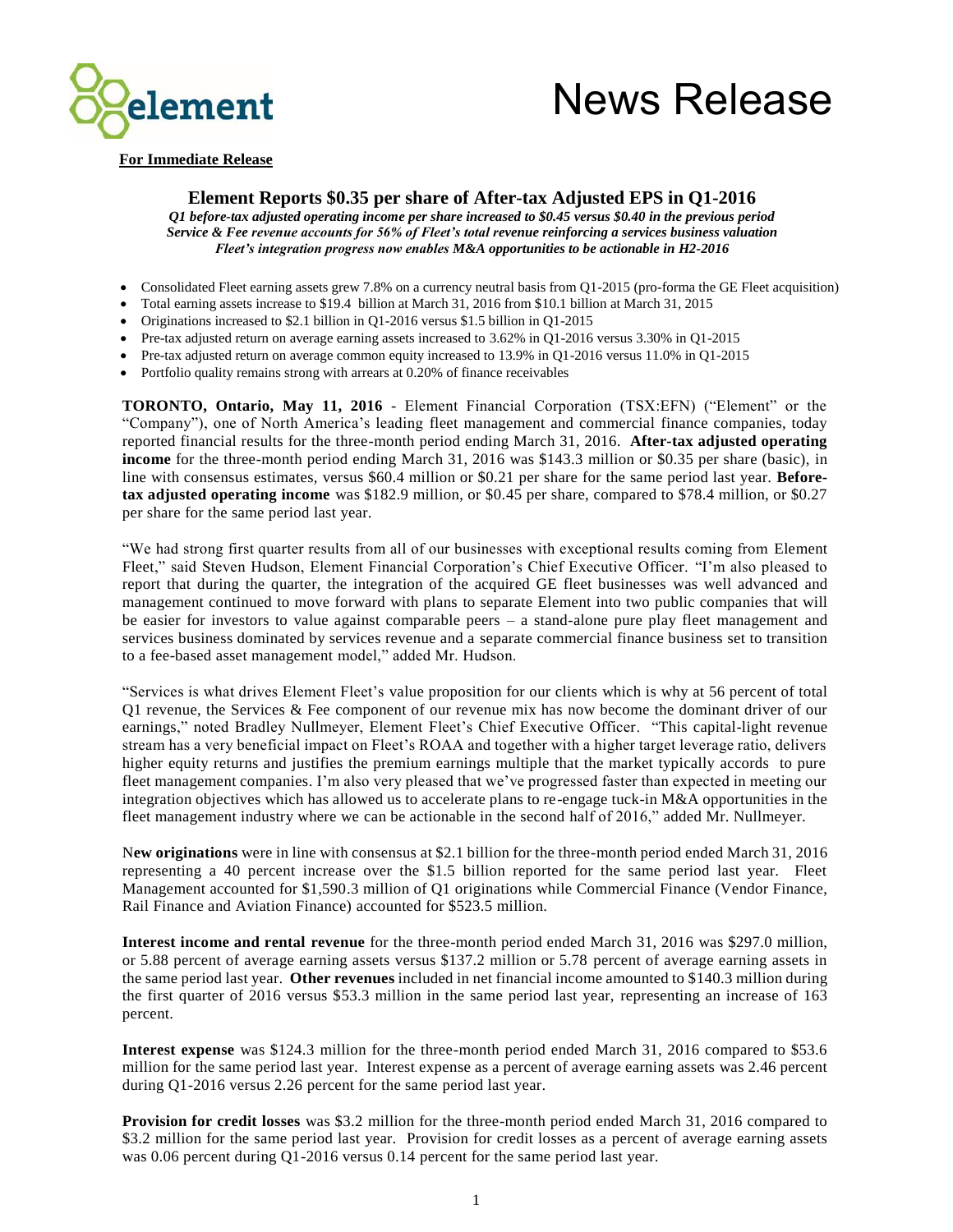**Net financial income** for the three-month period ended March 31, 2016 was \$309.8 million versus \$133.7 million for the same period last year. **Adjusted operating expenses** for the three-month period ended March 31, 2016 were \$126.9 million, or 2.51 percent of average earning assets, versus \$55.3 million or 2.34 percent of average earning assets reported during the same period last year.

**Adjusted operating income** for the three-month period ended March 31, 2016 was \$182.9 million, or 3.62 percent of average earning assets, versus \$78.4 million or 3.30 percent of average earning assets reported during the same period last year.

**Total earning assets** were \$19.4 billion as at March 31, 2016 versus \$10.1 billion as at the end of the same period last year. Consolidated Fleet earning assets grew 7.8% on a currency neutral basis from the end of the same period last year (pro-forma the GE Fleet acquisition).

**Total debt** decreased to \$17.9 billion as at March 31, 2016 from \$18.7 billion as at the end of the preceding quarter and \$9.1 billion as at the end of the same period last year. The Company's **tangible leverage ratio** remained constant at 4.58:1 as at March 31, 2016 versus 4.57:1 as at December 31, 2015, and increased from 3.92:1 as at the end of the same period last year.

### **Dividends Declared**

The Company's Board of Directors has authorized and declared a quarterly dividend of \$0.025 per outstanding common share of Element for the second quarter of 2016. The dividend will be paid on July 15, 2016 to shareholders of record at the close of business on June 30, 2016. These dividends are designated to be eligible dividends for purposes of section 89(1) of the Income Tax Act (Canada).

The Company's Board of Directors also declared the following dividends on Element's preferred shares:

A quarterly dividend of \$0.4125 per outstanding Cumulative 5-Year Rate Reset Preferred Share, Series A (TSX: EFN.PR.A) payable on June 30, 2016 to shareholders of record on the close of business on June 17, 2016. The dividend payment is for the quarterly period up to but excluding June 30, 2016.

A quarterly dividend of \$0.40625 per outstanding Cumulative 5-Year Rate Reset Preferred Share, Series C (TSX: EFN.PR.C) payable on June 30, 2016 to shareholders of record on the close of business on June 17, 2016. The dividend payment is for the quarterly period up to but excluding June 30, 2016.

A quarterly dividend of \$0.40 per outstanding Cumulative 5-Year Rate Reset Preferred Share, Series E (TSX: EFN.PR.E) payable on June 30, 2016 to shareholders of record on the close of business on June 17, 2016. The dividend payment is for the quarterly period up to but excluding June 30, 2016.

A quarterly dividend of \$0.40625 per outstanding Cumulative 5-Year Rate Reset Preferred Share, Series G (TSX: EFN.PR.G) payable on June 30, 2016 to shareholders of record on the close of business on June 17, 2016. The dividend payment is for the quarterly period up to but excluding June 30, 2016.

These dividends are designated to be eligible dividends for purposes of section 89(1) of the Income Tax Act (Canada).

### **Conference Call**

A conference call to discuss the results with analysts will be held on Wednesday, May 11, 2016 at 5:00 p.m. Eastern Time. The conference call can be accessed by dialing the following numbers:

|                | North America Toll-Free: 1-866-696-5910 passcode 6274698 |
|----------------|----------------------------------------------------------|
| Local:         | 416-340-2217 passcode 6274698                            |
| International: | https://www.confsolutions.ca/ILT?oss=7P1R8666965910      |

A series of presentation slides will be referenced by management during the conference call. These slides will be available on the Company's website in advance of the conference call and may be accessed at [http://www.elementcorp.com/investors/presentations-1.](http://www.elementcorp.com/investors/presentations-1)

The conference call will be recorded and can be accessed until June 9, 2016 by dialing 1-800-408-3053 or 905- 694-9451 and entering the pass code 7025885.

### **Non-IFRS Measures**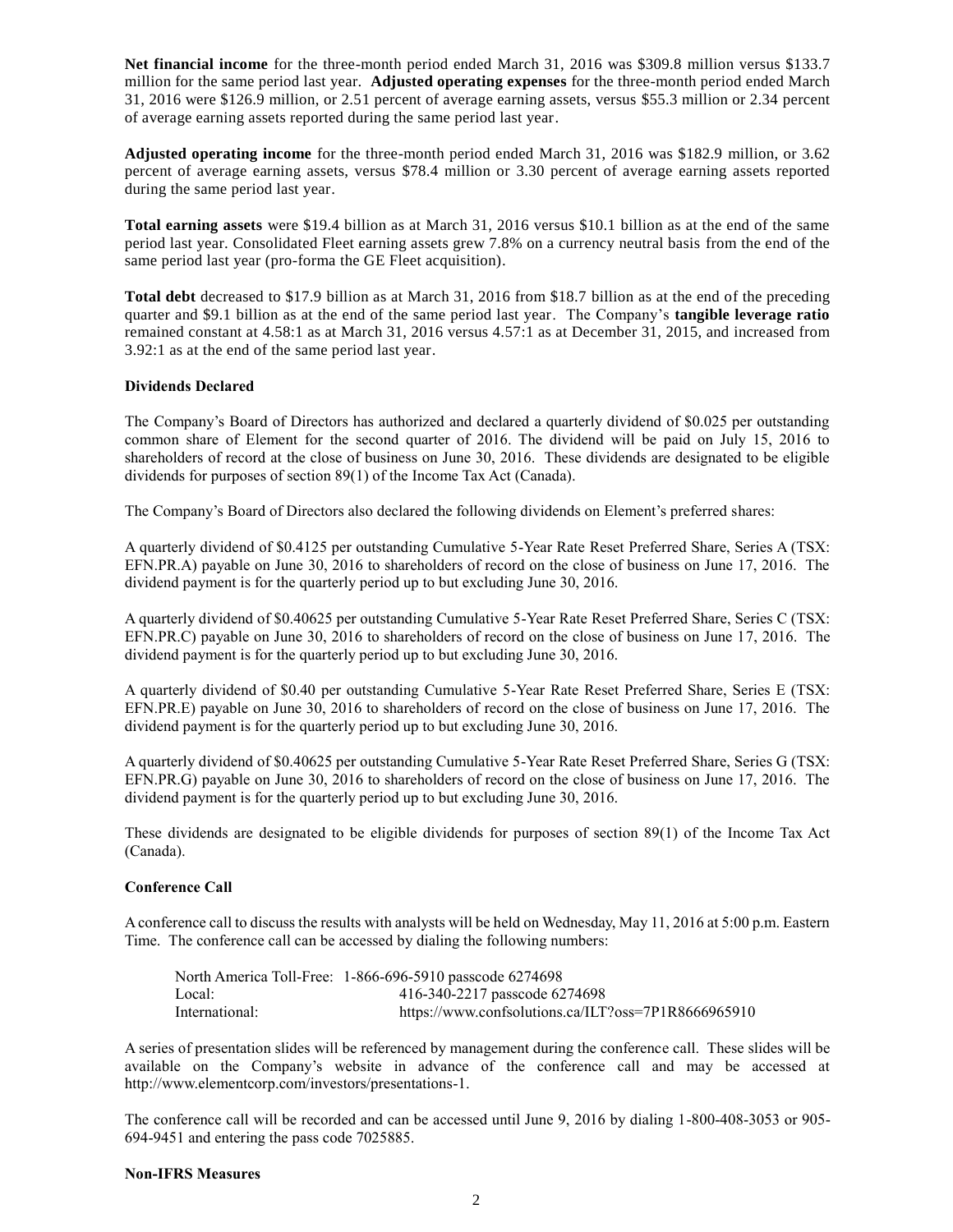The Company's unaudited interim condensed consolidated financial statements have been prepared in accordance with International Financial Reporting Standards ("IFRS") as issued by the International Accounting Standards Board ("IASB") and the accounting policies we adopted in accordance with IFRS.

The Company believes that certain Non-IFRS Measures can be useful to investors because they provide a means by which investors can evaluate the Company's underlying key drivers and operating performance of the business, exclusive of certain adjustments and activities that investors may consider to be unrelated to the underlying economic performance of the business of a given period. Throughout this Press Release, management used a number of terms and ratios which do not have a standardized meaning under IFRS and are unlikely to be comparable to similar measures presented by other organizations. A full description of these measures can be found in the Management Discussion & Analysis that accompanies the financial statements for the quarter ended March 31, 2016.

The following table provide a reconciliation of non-IFRS to IFRS measures related to the Company:

|                                                                         |                    |                   | As at and for the three months ended |                   |
|-------------------------------------------------------------------------|--------------------|-------------------|--------------------------------------|-------------------|
| \$ thousands (except % and per share amounts)                           |                    | March 31.<br>2016 | December 31,<br>2015                 | March 31.<br>2015 |
| Reported and adjusted income measures                                   |                    |                   |                                      |                   |
| Net income (loss)                                                       | Α                  | 101,269           | 104,433                              | 49,497            |
| Adjustments:                                                            |                    |                   |                                      |                   |
| Amortization of debenture synthetic discount                            |                    | 3,003             | 2,955                                | 1,472             |
| Share-based compensation                                                |                    | 9,883             | 9,449                                | 6,536             |
| Amortization of intangible assets from acquisitions                     |                    | 16,776            | 16,445                               | 4,743             |
| Transaction and integration costs                                       |                    | 31,369            | 34,747                               | 1,181             |
| Provision (recovery) of income taxes                                    |                    | 20,600            | (6, 491)                             | 14,961            |
| Before-tax adjusted operating income                                    | B                  | 182,900           | 161,538                              | 78,390            |
| Provision for taxes applicable to adjusted operating income             | C                  | (39, 558)         | (18,060)                             | (17, 948)         |
| After-tax adjusted operating income                                     | $D = B - C$        | 143,342           | 143,478                              | 60,442            |
| Cumulative preferred share dividends during the period                  | Y                  | 8,912             | 8,912                                | 6,109             |
| After-tax adjusted operating income attributable to common shareholders | $D1=$<br>D-Y       | 134,430           | 134,566                              | 54,333            |
| Selected statement of financial position amounts                        |                    |                   |                                      |                   |
| Finance receivables, before allowance for credit losses                 | E                  | 16,555,814        | 17,589,087                           | 9,236,081         |
| Allowance for credit losses                                             | F                  | 29,730            | 33,791                               | 18,475            |
| Earning assets                                                          |                    |                   |                                      |                   |
| Net investment in finance receivable                                    | G                  | 15,311,118        | 16,199,530                           | 8,439,702         |
| Equipment under operating leases                                        | н                  | 3,906,906         | 4,126,553                            | 1,624,053         |
| Investment in managed fund                                              | Η1                 | 135,065           | 143,936                              |                   |
| Total earning assets                                                    | $I = G + H$<br>+H1 | 19,353,089        | 20,470,019                           | 10,063,755        |
| Average earning assets, net                                             | J                  | 20,199,028        | 19,636,834                           | 9,489,167         |
| Goodwill and intangible assets                                          | Κ                  | 2,102,680         | 2,245,298                            | 925,777           |
| Accounts payable and accrued liabilities                                | L                  | 516,418           | 654,638                              | 324,987           |
| Secured borrowings                                                      | М                  | 17,025,064        | 17,862,038                           | 8,790,235         |
| Unsecured convertible debentures                                        | N                  | 841,312           | 836,472                              | 305,140           |
| <b>Total debt</b>                                                       | $O=M+$<br>N        | 17,866,376        | 18,698,510                           | 9,095,375         |
| Average debt                                                            | P                  | 18,661,653        | 17,803,601                           | 8,483,365         |
| Total shareholders' equity                                              | Q                  | 5,401,579         | 5,717,555                            | 3,058,637         |
| Preferred shares                                                        | R                  | 533,656           | 533,656                              | 365,113           |
| Common shareholders' equity                                             | $S = Q - R$        | 4,867,923         | 5,183,899                            | 2,693,524         |
| Average common shareholders' equity                                     | т                  | 5,008,337         | 4,857,497                            | 2,625,651         |
| Average total shareholders' equity                                      | U                  | 5,541,993         | 5,391,140                            | 2,990,763         |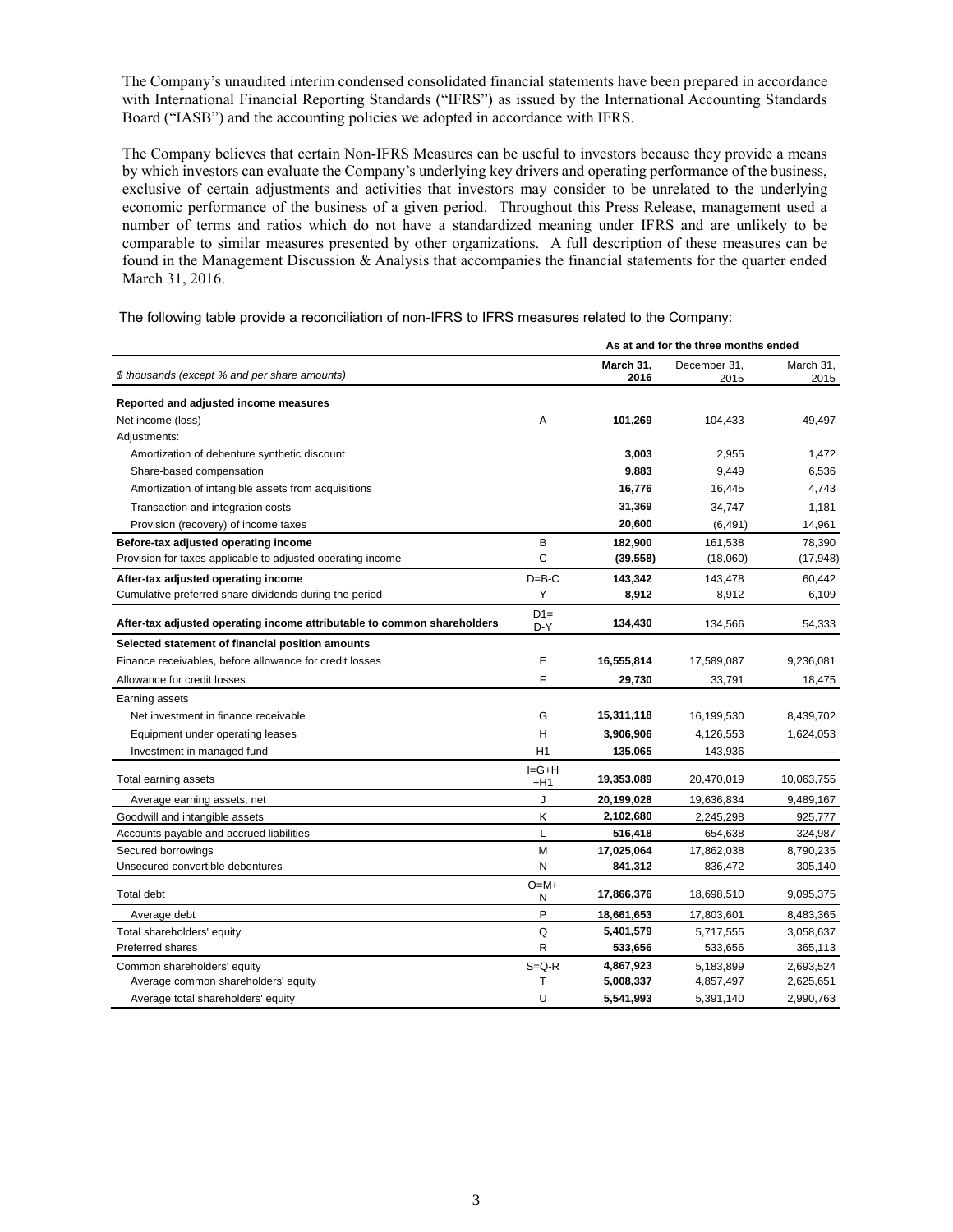|                                                                            |               |                   | As at and for the three months ended |                   |
|----------------------------------------------------------------------------|---------------|-------------------|--------------------------------------|-------------------|
| \$ thousands (except % and per share amounts)                              |               | March 31,<br>2016 | December 31,<br>2015                 | March 31,<br>2015 |
| Before tax adjusted operating income per share [basic]                     | $(B-Y)/W$ \$  | 0.45<br>-\$       | 0.40<br>\$                           | 0.27              |
| After-tax adjusted operating income per share [basic] (1)                  | $(D1)/W$ \$   | 0.35 <sub>5</sub> | 0.35<br>\$                           | 0.21              |
| After-tax proforma diluted adjusted operating income per<br>share          | $(D1+Z)$<br>X | \$<br>$0.33$ \$   | 0.33 <sup>5</sup>                    | 0.20              |
| Key annualized operating ratios                                            |               |                   |                                      |                   |
| Leverage ratios                                                            |               |                   |                                      |                   |
| Financial leverage ratio                                                   | O/Q           | 3.31              | 3.27                                 | 2.97              |
| Tangible leverage ratio                                                    |               | 4.58              | 4.57                                 | 3.92              |
| Average financial leverage ratio                                           | P/U           | 3.37              | 3.30                                 | 2.84              |
| Average tangible leverage ratio                                            |               | 4.22              | 4.72                                 | 3.84              |
| Other key operating ratios                                                 |               |                   |                                      |                   |
| Allowance for credit losses as a percentage of finance receivables         | F/E           | 0.18%             | 0.19%                                | 0.20%             |
| Adjusted operating income on average common shareholders' equity           | $(B-Y)/T$     | 13.90%            | 12.57%                               | 11.01%            |
| Adjusted operating income on average earning assets                        | B/J           | 3.63%             | 3.30%                                | 3.30%             |
| After-tax adjusted operating income on average common shareholders' equity | $(D-Y)/T$     | 10.74%            | 11.08%                               | 8.28%             |
| After-tax adjusted operating income on average earning assets              | D/J           | 2.84%             | 2.92%                                | 2.55%             |
| Per share information                                                      |               |                   |                                      |                   |
| Number of shares outstanding (including special warrants)                  | V             | 386,155           | 386.135                              | 264,094           |
| Weighted average number of shares outstanding [basic]                      | W             | 386,135           | 385,930                              | 264,066           |
| Proforma diluted average number of shares outstanding                      | X             | 433,788           | 435,469                              | 291,120           |
| Cumulative preferred share dividends during the period                     | Y             | \$<br>8,912 \$    | 8,912 \$                             | 6,109             |
| Other effects of dilution adjusted operating income basis                  | Z             | \$<br>9,203<br>\$ | 9,600<br>\$                          | 3,632             |
| Net income (loss) per share [basic]                                        | $(A-Y)/W$     | \$<br>0.24<br>\$  | 0.25<br>\$                           | 0.16              |
| Net income (loss) per share [diluted]                                      |               | \$<br>0.24<br>\$  | 0.24<br>\$                           | 0.16              |
| Book value per share                                                       | S/N           | \$<br>$12.61$ \$  | 13.43 \$                             | 10.20             |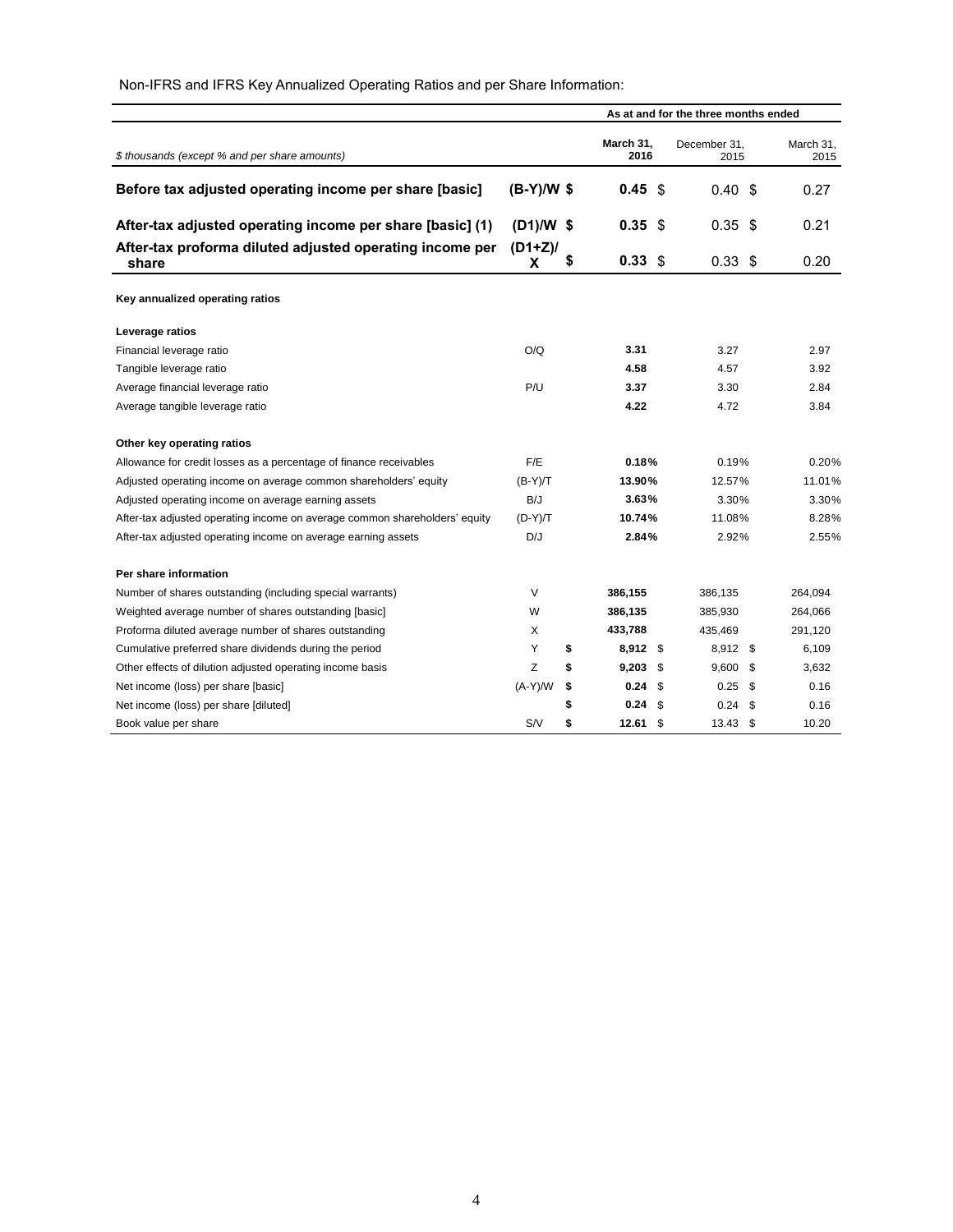# *Quarterly Selected Financial Information and Financial Ratios*

The following tables summarize key financial data and key operating ratios for the three-month periods ended March 31, 2016, December 31, 2015 and March 31, 2015:

| As at and for the three months ended                                                  |                         |                            |                         |                                  |                                  |
|---------------------------------------------------------------------------------------|-------------------------|----------------------------|-------------------------|----------------------------------|----------------------------------|
| (in \$000's for stated values, except ratios and per<br>share amounts)                | March 31,<br>2016<br>\$ | December 31,<br>2015<br>\$ | March 31,<br>2015<br>\$ | Change over<br>Dec 31, 2015<br>% | Change over<br>Mar 31, 2015<br>% |
| After tax adjusted operating income per share<br>$(basic)$ (1)                        | 0.35                    | 0.35                       | 0.21                    |                                  | 66.7                             |
| Before tax adjusted operating income per<br>share (basic) (1)                         | 0.45                    | 0.40                       | 0.27                    | 12.5                             | 66.7                             |
| Net financial income                                                                  | 309,760                 | 289,719                    | 133,718                 | 6.9                              | 131.7                            |
| Adjusted operating income (1)                                                         | 182,900                 | 161,538                    | 78,390                  | 13.2                             | 133.3                            |
| After tax adjusted operating income (1)                                               | 143,342                 | 143,478                    | 60,442                  | (0.1)                            | 137.2                            |
| Income before taxes                                                                   | 121,869                 | 97,942                     | 64,458                  | 24.4                             | 89.1                             |
| Net income                                                                            | 101,269                 | 104,433                    | 49,497                  | (3.0)                            | 104.6                            |
| Total assets                                                                          | 23,933,519              | 25, 163, 345               | 12,531,007              | (4.9)                            | 91.0                             |
| Net investment in finance receivables                                                 | 15,311,118              | 16,199,530                 | 8,439,702               | (5.5)                            | 81.4                             |
| Equipment under operating leases                                                      | 3,906,906               | 4,126,553                  | 1,624,053               | (5.3)                            | 140.6                            |
| Investment in managed fund                                                            | 135,065                 | 143,936                    |                         | (6.2)                            | n/a                              |
| Total earning assets                                                                  | 19,353,089              | 20,470,019                 | 10,063,755              | (5.5)                            | 92.3                             |
| Total finance assets                                                                  | 20,577,820              | 21,835,861                 | 10,841,659              | (5.8)                            | 89.8                             |
| New originations                                                                      | 2,113,799               | 2,544,870                  | 1,457,433               | (16.9)                           | 45.0                             |
| Secured borrowings                                                                    | 17,025,064              | 17,862,038                 | 8,790,235               | (4.7)                            | 93.7                             |
| Convertible debentures                                                                | 841,312                 | 836,472                    | 305,140                 | 0.6                              | 175.7                            |
| <b>Total debt</b>                                                                     | 17,866,376              | 18,698,510                 | 9,095,375               | (4.5)                            | 96.4                             |
| Average finance receivables (1)                                                       | 16,008,503              | 15,589,686                 | 8,098,172               | 2.7                              | 97.7                             |
| Average equipment under operating leases (1)                                          | 4,047,103               | 3,906,412                  | 1,390,995               | 3.6                              | 191.0                            |
| Average investment in managed fund                                                    | 143,422                 | 140,736                    |                         | 1.9                              | n/a                              |
| Average earning assets (1)                                                            | 20,199,028              | 19,636,834                 | 9,489,167               | 2.9                              | 112.9                            |
| Average debt outstanding (1)                                                          | 18,661,653              | 17,803,601                 | 8,483,365               | 4.8                              | 120.0                            |
| Number of shares outstanding (including special<br>warrants)                          | 386,155                 | 386,135                    | 264,094                 |                                  | 46.2                             |
| Weighted average number of shares outstanding<br>(including special warrants) [basic] | 386,135                 | 385,930                    | 264,066                 | 0.1                              | 46.2                             |
| Total shareholders' equity                                                            | 5,401,579               | 5,717,555                  | 3,058,637               | (5.5)                            | 76.6                             |
| Average common shareholders' equity (1)                                               | 5,008,337               | 4,857,497                  | 2,625,651               | 3.1                              | 90.7                             |
| Common share dividends declared per share                                             | 0.025                   | 0.025                      |                         |                                  | n/a                              |
| Earnings per share [basic]                                                            | 0.24                    | 0.25                       | 0.16                    | (4.0)                            | 50.0                             |
| Earnings per share [diluted]                                                          | 0.24                    | 0.24                       | 0.16                    |                                  | 50.0                             |

*(1) For additional information, see "Description of Non-IFRS Measures" section.*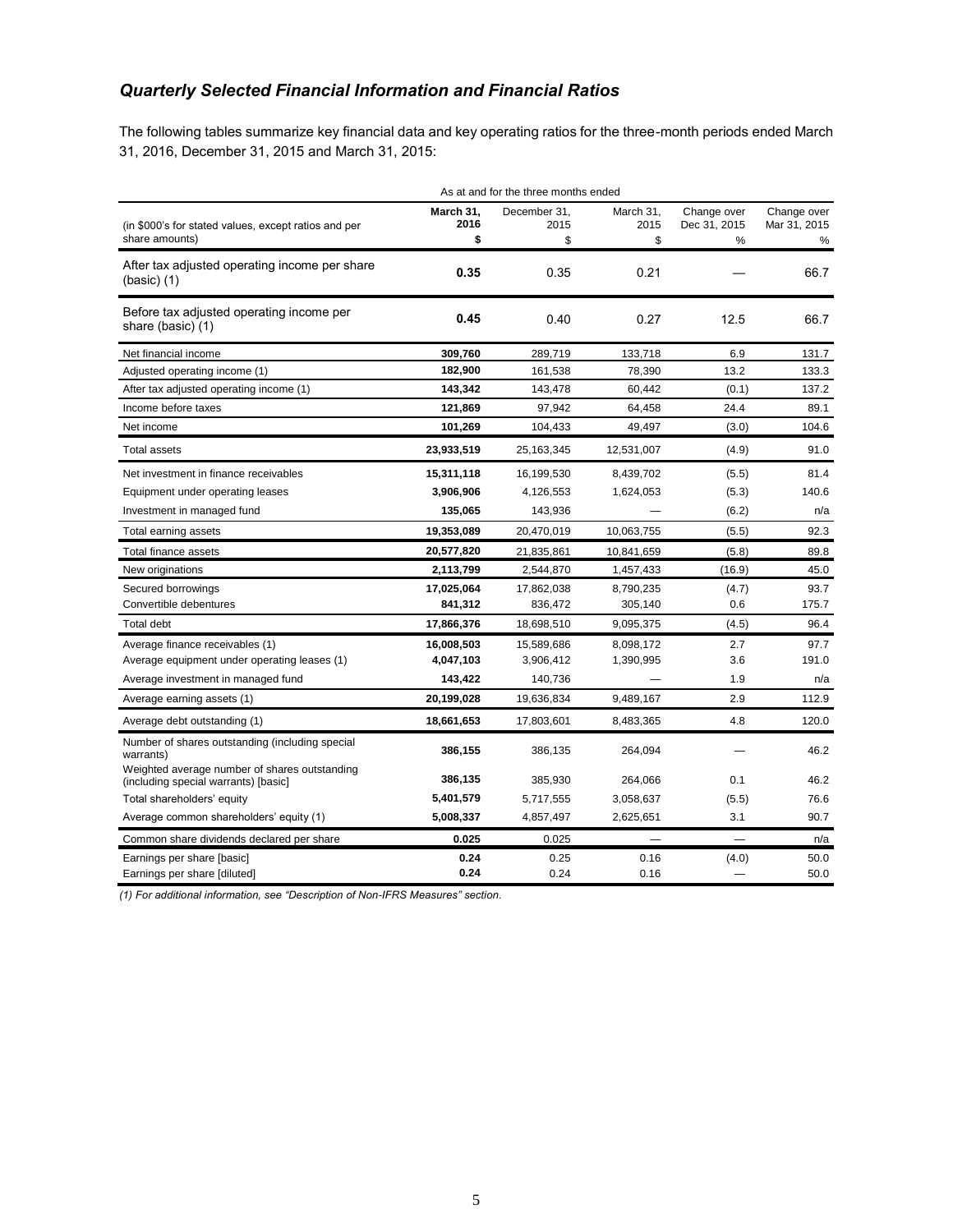The following table summarizes key operating ratios as at and for the three months ended:

|                                                                                                 |           | As at and for the three-months ended |                      |                   |
|-------------------------------------------------------------------------------------------------|-----------|--------------------------------------|----------------------|-------------------|
|                                                                                                 | March 31, | 2016                                 | December 31,<br>2015 | March 31,<br>2015 |
| Leverage ratios                                                                                 |           |                                      |                      |                   |
| Standard Leverage (2) (3)                                                                       |           |                                      |                      |                   |
| - Financial leverage ratio                                                                      |           | 3.31                                 | 3.27                 | 2.97              |
| - Average financial leverage ratio                                                              |           | 3.37                                 | 3.30                 | 2.84              |
| Bank Covenant (2) (4)                                                                           |           |                                      |                      |                   |
| - Tangible leverage ratio                                                                       |           | 4.58                                 | 4.57                 | 3.92              |
| - Average tangible leverage ratio                                                               |           | 4.22                                 | 4.72                 | 3.84              |
| Other ratios and yields                                                                         |           |                                      |                      |                   |
| Allowance for credit losses as a percentage of<br>finance receivables (2)                       |           | 0.18%                                | 0.19%                | 0.20%             |
| Annualized credit loss provision as a percentage of<br>average finance receivables (2)          |           | 0.08%                                | 0.19%                | 0.16%             |
| Portfolio average remaining life (in months,<br>excluding equipment under operating leases) (2) |           | 29.5                                 | 24.9                 | 26.2              |
| Adjusted operating income on average common<br>shareholders' equity (2)                         |           | 13.90%                               | 12.57%               | 11.01%            |
| Adjusted operating income on average earning<br>assets (2)                                      |           | 3.63%                                | 3.30%                | 3.30%             |
| After-tax adjusted operating income on average<br>common shareholders' equity (2)               |           | 10.74%                               | 11.08%               | 8.28%             |
| After-tax adjusted operating income on average<br>earning assets (2)                            |           | 2.84%                                | 2.92%                | 2.55%             |
| Book value per share (5)                                                                        | \$        | $12.61$ \$                           | $13.43$ \$           | 10.20             |

*(1) All are ratios presented on an annualized basis.* 

*(2) For additional information, see "Description of Non-IFRS Measures" section.*

*(3) Financial leverage ratio is computed as total debt (the sum of secured borrowings and extendible convertible debentures) divided by total shareholders' equity.*

*(4) Computed under bank covenant.*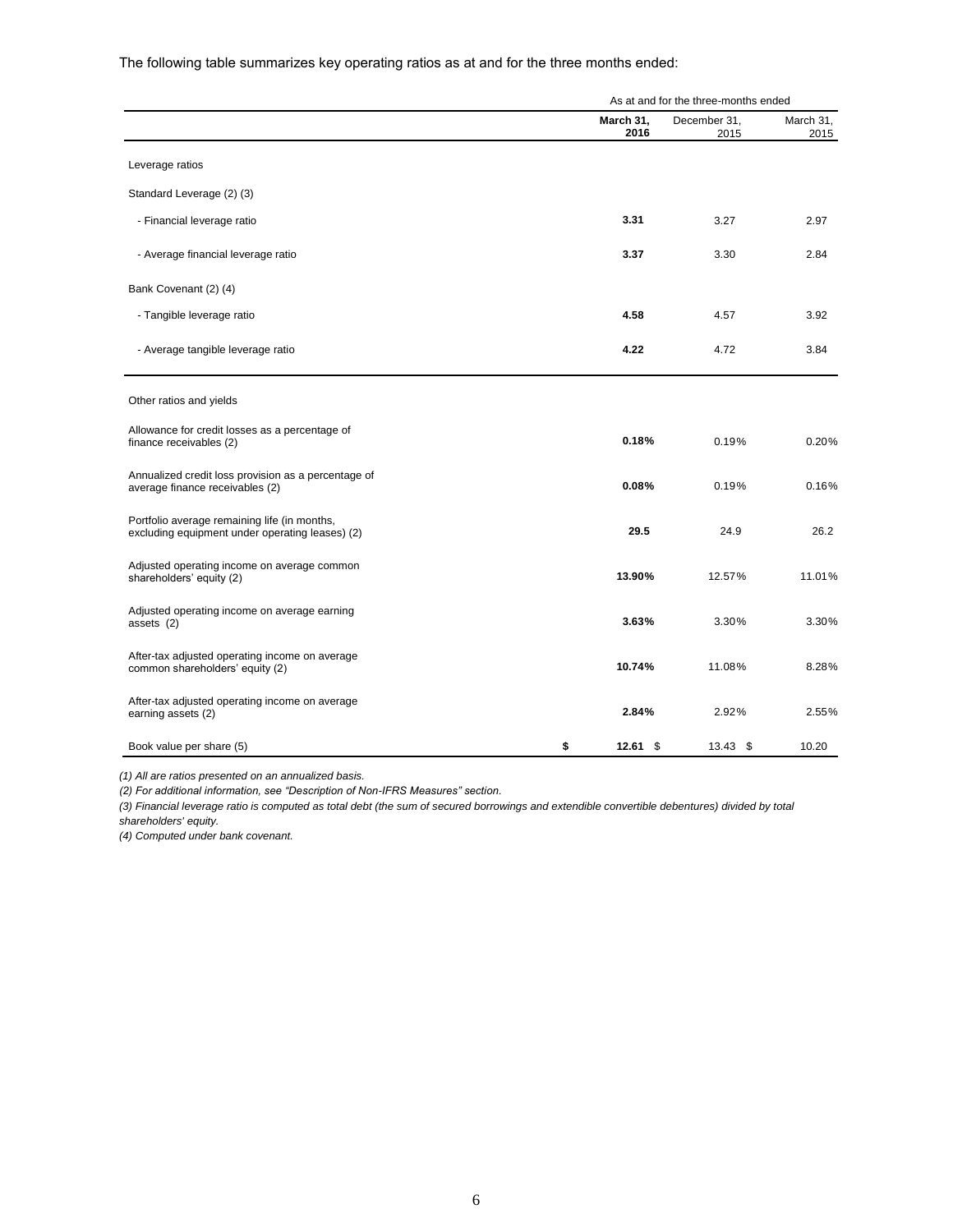## *Results of Operations - For the three months ended March 31, 2016, December 31, 2015, March 31, 2015*

The following table sets forth a summary of the Company's results of consolidated operations for the three months ended March 31, 2016, December 31, 2015 and March 31, 2015:

|                                                                                   | For the three-month periods ended |                                |                   |                             |                             |
|-----------------------------------------------------------------------------------|-----------------------------------|--------------------------------|-------------------|-----------------------------|-----------------------------|
|                                                                                   | 2016                              | March 31, December 31,<br>2015 | March 31.<br>2015 | Change over<br>Dec 31, 2015 | Change over<br>Mar 31, 2015 |
| (in 000's for stated values, except per unit<br>amounts)                          | \$                                | \$                             | \$                | $\%$                        | %                           |
| <b>Net Financial Income</b>                                                       |                                   |                                |                   |                             |                             |
| Interest income (1)                                                               | 223,216                           | 212,585                        | 111,219           | 5.0                         | 100.7                       |
| Rental revenue, net (2)                                                           | 73,774                            | 75,406                         | 25,981            | (2.2)                       | 184.0                       |
| Total interest income and rental revenue, net                                     | 296,990                           | 287,991                        | 137,200           | 3.1                         | 116.5                       |
| Interest expense                                                                  | 124,341                           | 119,521                        | 53,602            | 4.0                         | 132.0                       |
| Net interest income and rental revenue, net<br>before provision for credit losses | 172,649                           | 168,470                        | 83,598            | 2.5                         | 106.5                       |
| Provision for credit losses                                                       | 3,221                             | 7,360                          | 3,227             | (56.2)                      | (0.2)                       |
| Net interest income and rental revenue, net                                       | 169,428                           | 161,110                        | 80,371            | 5.2                         | 110.8                       |
| Management fees and other revenues (1)                                            | 140,332                           | 128,609                        | 53,347            | 9.1                         | 163.1                       |
| Net financial income                                                              | 309,760                           | 289,719                        | 133,718           | 6.9                         | 131.7                       |
| <b>Operating Expenses</b>                                                         |                                   |                                |                   |                             |                             |
| Salaries, wages and benefits                                                      | 71,677                            | 70,386                         | 34,023            | 1.8                         | 110.7                       |
| General and administration expenses                                               | 55,183                            | 57,795                         | 21,305            | (4.5)                       | 159.0                       |
| Amortization of convertible debenture synthetic<br>discount                       | 3,003                             | 2,955                          | 1,472             | 1.6                         | 104.0                       |
| Share-based compensation                                                          | 9,883                             | 9,449                          | 6,536             | 4.6                         | 51.2                        |
|                                                                                   | 139,746                           | 140,585                        | 63,336            | (0.6)                       | 120.6                       |
| <b>Business acquisition costs</b>                                                 |                                   |                                |                   |                             |                             |
| Amortization of intangibles from acquisition                                      | 16,776                            | 16,445                         | 4.743             | 2.0                         | 253.7                       |
| Transaction and integration costs                                                 | 31,369                            | 34,747                         | 1,181             | (9.7)                       | 2,556.1                     |
|                                                                                   | 48,145                            | 51,192                         | 5,924             | (6.0)                       | 712.7                       |
| Net income before taxes                                                           | 121,869                           | 97,942                         | 64,458            | 24.4                        | 89.1                        |
| Income tax expense                                                                | 20,600                            | (6, 491)                       | 14,961            | (417.4)                     | 37.7                        |
| Net income for the period                                                         | 101,269                           | 104,433                        | 49,497            | (3.0)                       | 104.6                       |
| Earnings per share [basic]                                                        | 0.24                              | 0.25                           | 0.16              | (4.0)                       | 50.0                        |
| Earnings per share [diluted]                                                      | 0.24                              | 0.24                           | 0.16              |                             | 50.0                        |

*(1) Prior periods have been reclassified to conform to the current period classification and presentation.*

*(2) Rental revenue, net is equal to rental income earned on equipment under operating leases, less depreciation on equipment under operating leases.*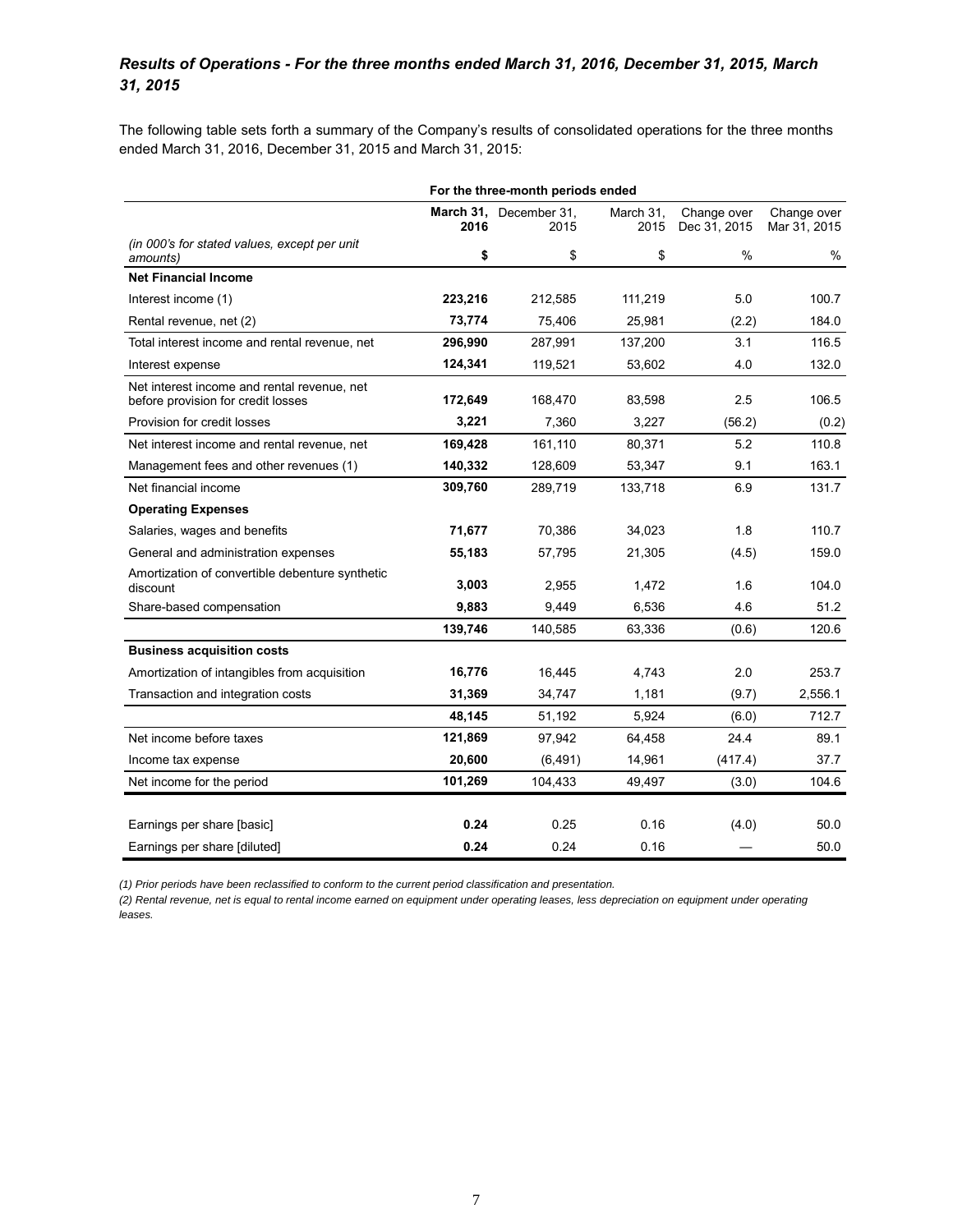## *Overall Performance Highlights for the Three-Months Ended December 31, 2015*

The Company is reporting net income of \$101.3 million for the quarter ended March 31, 2016, compared to net income of \$49.5 million for the comparative quarter ended March 31, 2015 and net income of \$104.4 million reported during the immediately preceding quarter ended December 31, 2015. The increase in net income reported in the current quarter over the comparative quarter ended March 31, 2015 is again primarily due to higher financial revenue as a result of the acquisition of the GE Fleet Operations on August 31, 2015 and September 30, 2015, and the continuing organic origination volumes and growth in the earning assets in the intervening period. The small decrease over the immediately preceding quarter, is primarily due to lower income tax expense during that previous quarter for fiscal 2015 adjustments.

As indicated previously, management believes that adjusted operating income, a Non-IFRS Measure, is the most appropriate operating measure of the Company's performance as it excludes non-cash items related to share-based compensation and business acquisition costs which do not relate to maintaining operating activities. Adjusted operating income for the three month period ended March 31, 2016 was \$182.9 million, an increase of \$104.5 million or 133.3% over the amount reported during the comparative quarter ended March 31, 2015 and an increase of \$21.4 million or 13.2% over the amount reported during the immediately preceding quarter ended December 31, 2015. The increase over the comparative quarter ended March 31, 2015, is primarily the result of the aforementioned acquisition of the GE Fleet Operations and of strong organic growth in earning assets in the intervening periods. The increase over the immediately preceding quarter is primarily due to increases in net financial income on continuing growth in average earning assets, and increases in other income which are not directly correlated to average earning assets and subject to volatility from period to period.

As indicated previously, Management also believes that Before-Tax Adjusted Operating Income per Share as described in the Non-IFRS Measures section of this MD&A are a key statistics to properly assess the operating performances of the Company to mostly reflect the substantial value being created by the very long deferral of cash income taxes and the investment value produced by that deferral. Thus, while the Company is reporting after-tax adjusted operating income per share (basic) of \$0.35 for the three months ended March 31, 2016, free operating cash flows per share (basic) reached \$0.45, compared to \$0.21 and \$0.27, respectively, for the comparative three months ended March 31, 2015, and \$0.35 and \$0.40, respectively, for the immediately preceding quarter ended December 31, 2015.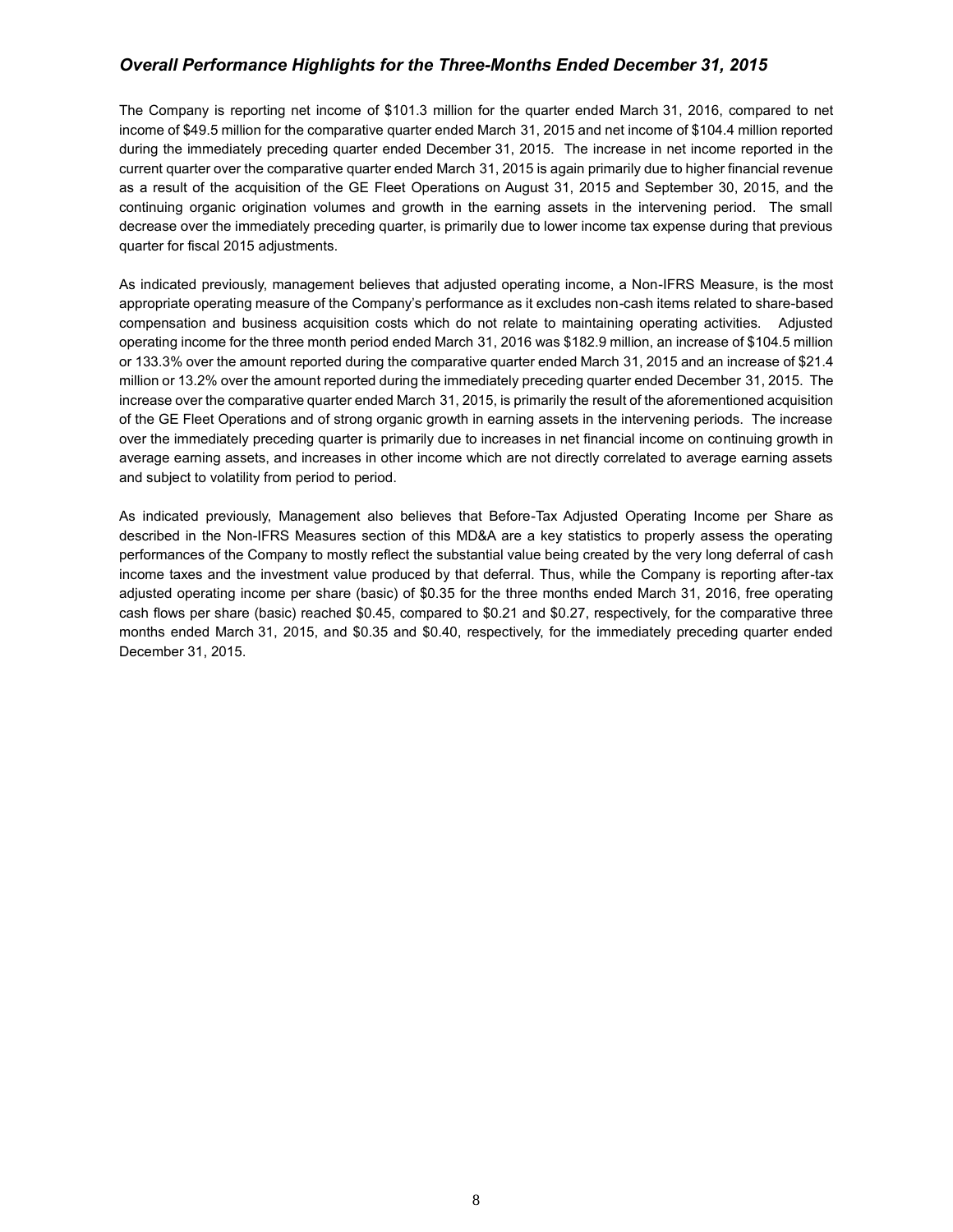## *Consolidated Financial Position*

The following table sets forth a summary of the Company's consolidated financial position as of the dates presented:

|                                                       | March 31,  | December 31, |        |
|-------------------------------------------------------|------------|--------------|--------|
|                                                       | 2016       | 2015         | Change |
| (in 000's for stated values, except per unit amounts) | \$         | \$           | %      |
| <b>Assets</b>                                         |            |              |        |
| Finance assets                                        |            |              |        |
| Finance receivables                                   | 16,526,084 | 17,555,296   | (5.9)  |
| Equipment under operating leases                      | 3,906,906  | 4,126,553    | (5.3)  |
| Investment in managed fund                            | 144,830    | 154,012      | (6.0)  |
| <b>Total finance assets</b>                           | 20,577,820 | 21,835,861   | (5.8)  |
| Other assets                                          |            |              |        |
| Cash                                                  | 50,168     | 61,007       | (17.8) |
| Restricted cash                                       | 795,015    | 619,870      | 28.3   |
| Derivative financial instruments                      | 7,787      | 18,114       | (57.0) |
| Deferred taxes                                        | 166,053    | 142,563      | 16.5   |
| Other non-portfolio assets                            | 233,996    | 240,632      | (2.8)  |
| <b>Total other assets</b>                             | 1,253,019  | 1,082,186    | 15.8   |
| Goodwill and intangible assets                        | 2,102,680  | 2,245,298    | (6.4)  |
| <b>Total assets</b>                                   | 23,933,519 | 25, 163, 345 | (4.9)  |
| <b>Liabilities</b>                                    |            |              |        |
| Debt                                                  |            |              |        |
| Secured borrowings                                    | 17,025,064 | 17,862,038   | (4.7)  |
| Convertible debentures                                | 841,312    | 836,472      | 0.6    |
| <b>Total debt</b>                                     | 17,866,376 | 18,698,510   | (4.5)  |
| Other liabilities                                     |            |              |        |
| Accounts payable and accrued liabilities              | 516,418    | 654,638      | (21.1) |
| Derivative financial instruments                      | 68,161     | 33,359       | 104.3  |
| Deferred tax liabilities                              | 80,985     | 59,283       | 36.6   |
| <b>Total other liabilities</b>                        | 665,564    | 747,280      | (10.9) |
| <b>Total liabilities</b>                              | 18,531,940 | 19,445,790   | (4.7)  |
| Shareholders' equity                                  | 5,401,579  | 5,717,555    | (5.5)  |
| Total liabilities and shareholders' equity            | 23,933,519 | 25, 163, 345 | (4.9)  |

Element's unaudited interim condensed financial statements and related management discussion and analysis as at and for the three-month period ended March 31, 2016 have been filed on SEDAR (www.sedar.com).

### **About Element Financial Corporation**

With total assets of \$23.9 billion, Element Financial Corporation is one of North America's leading fleet management and equipment finance companies. Element operates across North America in four verticals of the equipment finance market (Fleet Management, Rail Finance, Commercial & Vendor Finance, and Aviation Finance) and in Australia and New Zealand in the Fleet Management business.

**Contact:**

| John Sadler                  | Michel Béland           |
|------------------------------|-------------------------|
| <b>Senior Vice President</b> | Chief Financial Officer |
| $(416)$ 646-5689             | $(416)$ 646-5680        |
| isadler@elementcorp.com      | mbeland@elementcorp.com |